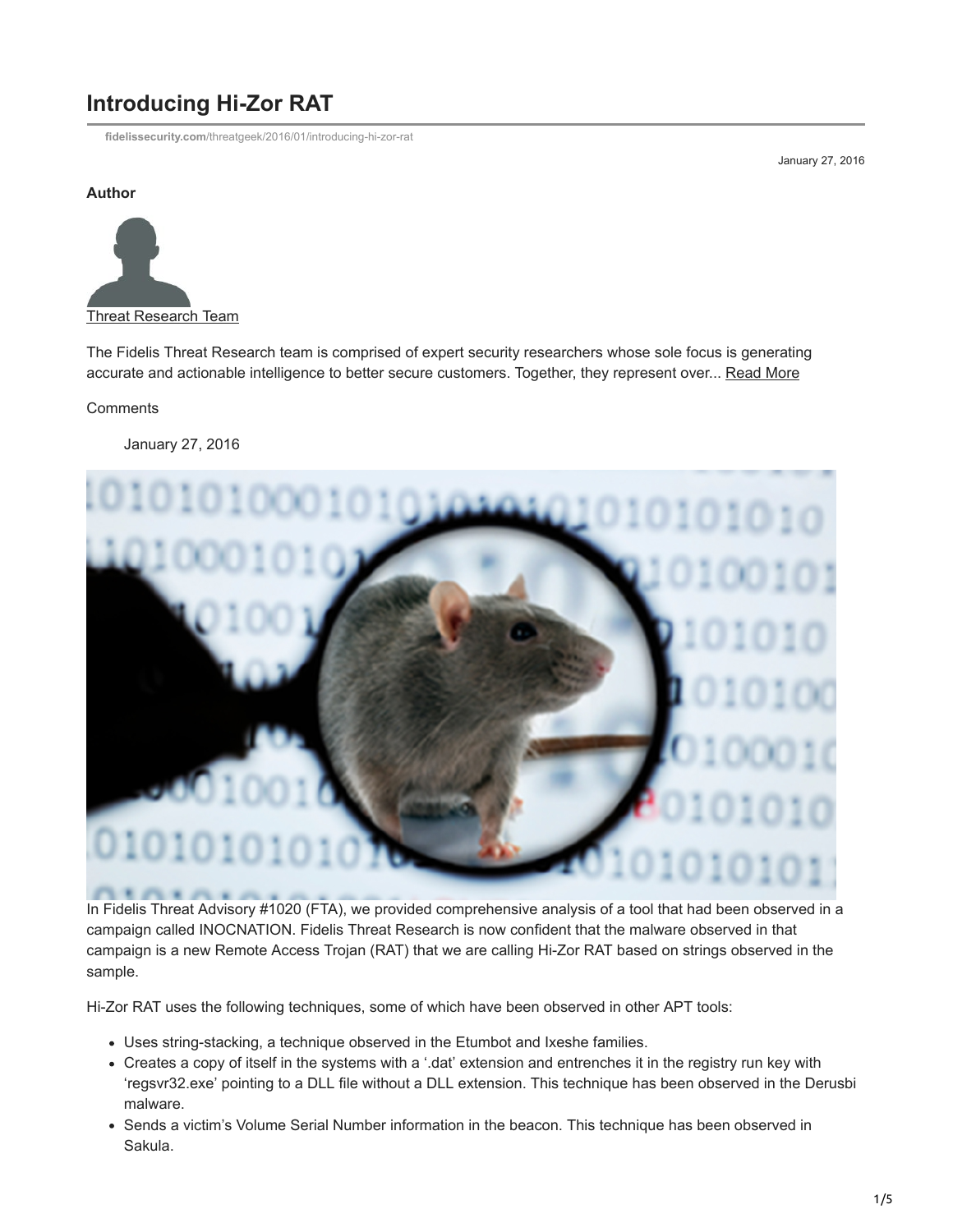- Double XOR to encode command and control.
- Uses common applications, such as VPN installers, as the decoy. This tactic has been observed in Sakula.

Beyond these techniques, it provides core RAT features such as:

- Process execution
- Reverse shell
- File management
- Upload/Download
- Kill switch/Uninstall

Fidelis Threat Advisory #1020 provides detailed analysis of these facets. New indicators and an updated Yara rule are available for download [here](https://github.com/fideliscyber).

There are few samples of Hi-Zor RAT that have been observed in public malware repositories such as VirusTotal. In our estimation, Hi-Zor RAT represents continued investment and tooling by APT actors and it is our expectation that it will feature in future intrusions.

## **Why is the Hi-Zor RAT not Sakula?**

Crowdstrike first notified the world about this tool in their blog post '[Sakula Reloaded.'](https://www.crowdstrike.com/blog/sakula-reloaded/) The following analysis is why we're defining Hi-Zor to be distinct from Sakula RAT.

Our comparative analysis is based on the following Hi-Zor malware sample related to the INOCNATION campaign:

| MD5                              | <b>SHA256</b>                                                    |
|----------------------------------|------------------------------------------------------------------|
| 75d3d1f23628122a64a2f1b7ef33f5cf | cd07ac5947c643854375603800a4f70e2dfe202c8a1f801204328921cb3a2a4c |

As a reference, to obtain publicly documented samples of Sakula, we used the article released by Dell SecureWorks: [Sakula Malware Family](https://www.secureworks.com/cyber-threat-intelligence/threats/sakula-malware-family/)

**MD5 SHA256**

f25cc334809bd1c36fd94184177de8a4 2b4cc716ec23a095d831069968d951a125f40574775f466f4251c8a0a37abfca

Some differences were found between the above samples:

#### **1. Code comparison with BinDiff**

Comparing the code with the Google BinDiff, the tool found that only 5% of the code is similar.

| <b>Name</b>                         | <b>Value</b> |
|-------------------------------------|--------------|
| basicBlock matches (library)        | 116          |
| basicBlock matches (non-library)    | 65           |
| basicBlocks primary (library)       | 65           |
| basicBlocks primary (non-library)   | 327          |
| basicBlocks secondary (library)     | 3161         |
| basicBlocks secondary (non-library) | 423          |
| flowGraph edge matches (library)    | 93           |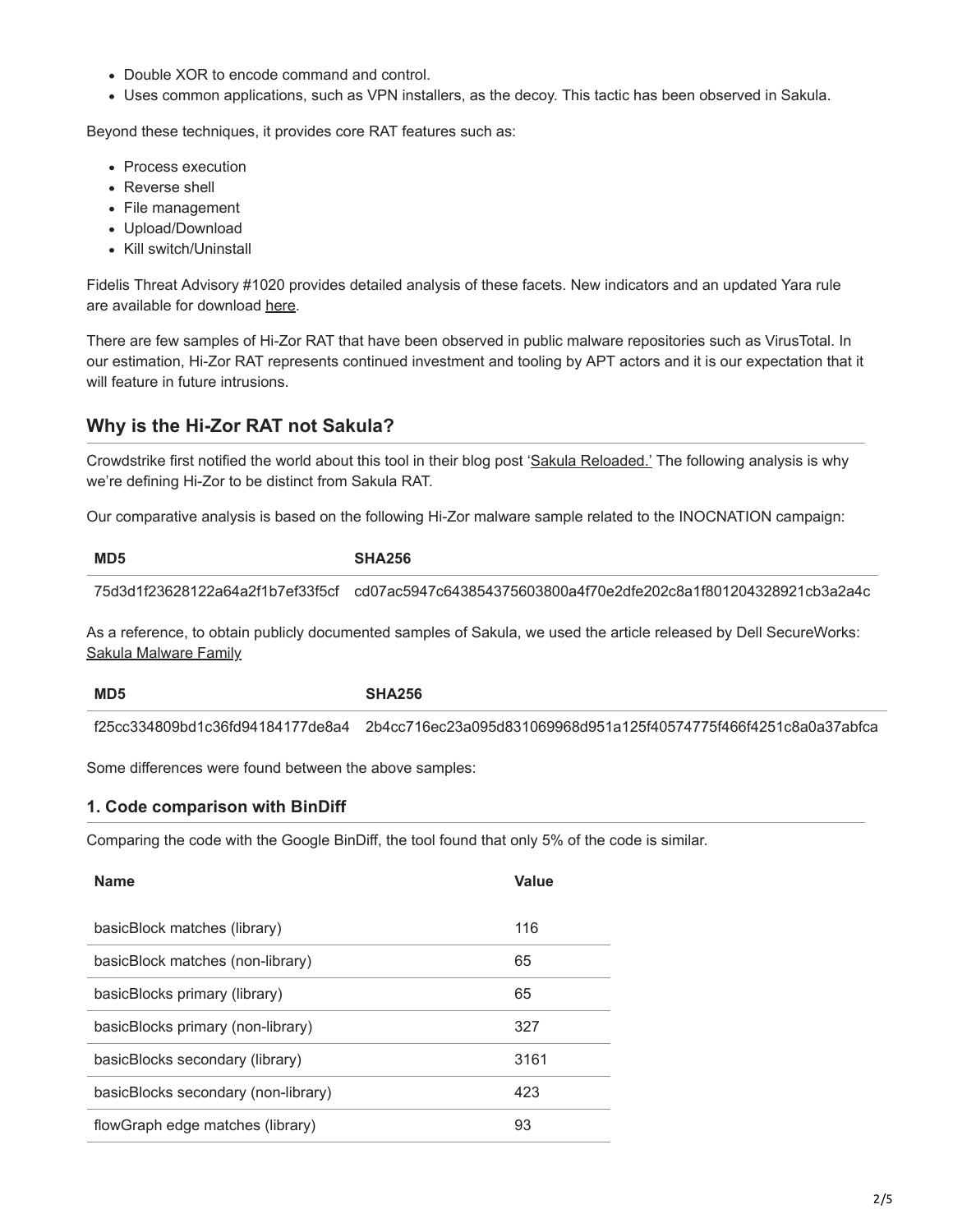| <b>Name</b>                                         | <b>Value</b> |
|-----------------------------------------------------|--------------|
| flowGraph edge matches (non-library)                | 40           |
| flowGraph edges primary (library)                   | 93           |
| flowGraph edges primary (non-library)               | 440          |
| flowGraph edges secondary (library)                 | 4489         |
| flowGraph edges secondary (non-library)             | 586          |
| function matches (library)                          | 30           |
| function matches (non-library)                      | 49           |
| functions primary (library)                         | 6            |
| functions primary (non-library)                     | 101          |
| functions secondary (library)                       | 246          |
| functions secondary (non-library)                   | 153          |
| instruction matches (library)                       | 285          |
| instruction matches (non-library)                   | 254          |
| instructions primary (library)                      | 242          |
| instructions primary (non-library)                  | 4692         |
| instructions secondary (library)                    | 13158        |
| instructions secondary (non-library)                | 2945         |
| basicBlock: MD index matching (bottom up)           | 3            |
| basicBlock: MD index matching (top down)            | 4            |
| basicBlock: call reference matching                 | 2            |
| basicBlock: edges Lengauer Tarjan dominated         | 4            |
| basicBlock: edges MD index (bottom up)              | 18           |
| basicBlock: edges MD index (top down)               | 37           |
| basicBlock: edges prime product                     | 19           |
| basicBlock: entry point matching                    | 20           |
| basicBlock: exit point matching                     | 5            |
| basicBlock: exit point matching                     | 2            |
| basicBlock: jump sequence matching                  | 2            |
| basicBlock: loop entry matching                     | 2            |
| basicBlock: prime matching (0 instructions minimum) | 4            |
| basicBlock: propagation (size==1)                   | 53           |
| basicBlock: relaxed MD index matching               | 4            |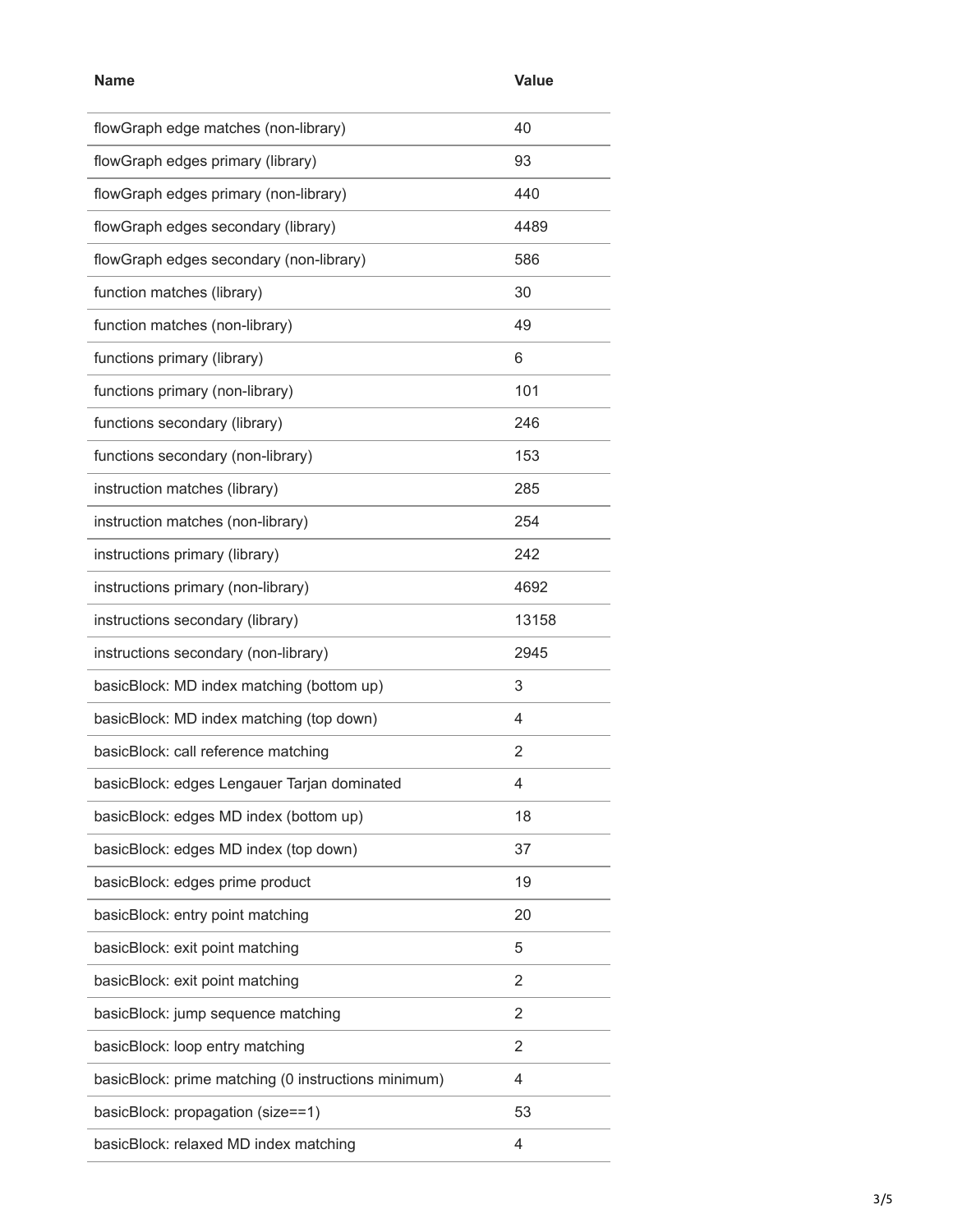| <b>Name</b>                                                | <b>Value</b> |
|------------------------------------------------------------|--------------|
| basicBlock: self loop matching                             | 2            |
| function: MD index matching (flowgraph MD index, top down) | -1           |
| function: address sequence                                 | 2            |
| function: call reference matching                          | 3            |
| function: call sequence matching(exact)                    | 13           |
| function: call sequence matching (sequence)                | 39           |
| function: loop count matching                              | 1            |
| function: name hash matching                               | 20           |
| <b>Confidence</b>                                          | 0.267055127  |
| <b>Similarity</b>                                          | 0.053533386  |

#### **2. IDA code decompilation**

The following screenshots show the main SWITCH statements between the samples showing their difference (click to enlarge):

#### **3. Network traffic**

The network traffic between both samples is also different. The Sakula samples beacons out with the following traffic:

POST /newimage.asp?imageid=ivpgvz–1004122437&type=0&resid=365854765 HTTP/1.1 User-Agent: iexplorer

Host: citrix.vipreclod[dot]com

Content-Length: 176

Cache-Control: no-cache

The malware discussed in **[Fidelis Threat Advisory #1020](https://fidelissecurity.com/sites/default/files/FTA_1020_Fidelis_Inocnation_FINAL.pdf)** beacons over a secure connection (e.g. TLS) with the following traffic:

POST /-1004122437VICTIM.1a53b0cp32e46g0qio9 HTTP/1.1 User-Agent: Mozilla/5.0 (Windows NT 6.3; WOW64; Trident/7.0; rv:11.0) like Gecko

Host: inocnation[dot]com

Content-Length: 8

Connection: Keep-Alive

In the above traffic, both samples send the Volume Serial Number in the same format, but the traffic is still different. The traffic from the Hi-Zor sample includes the victim's system Computer Name and is sent over a secure connection.

#### **4. String obfuscation**